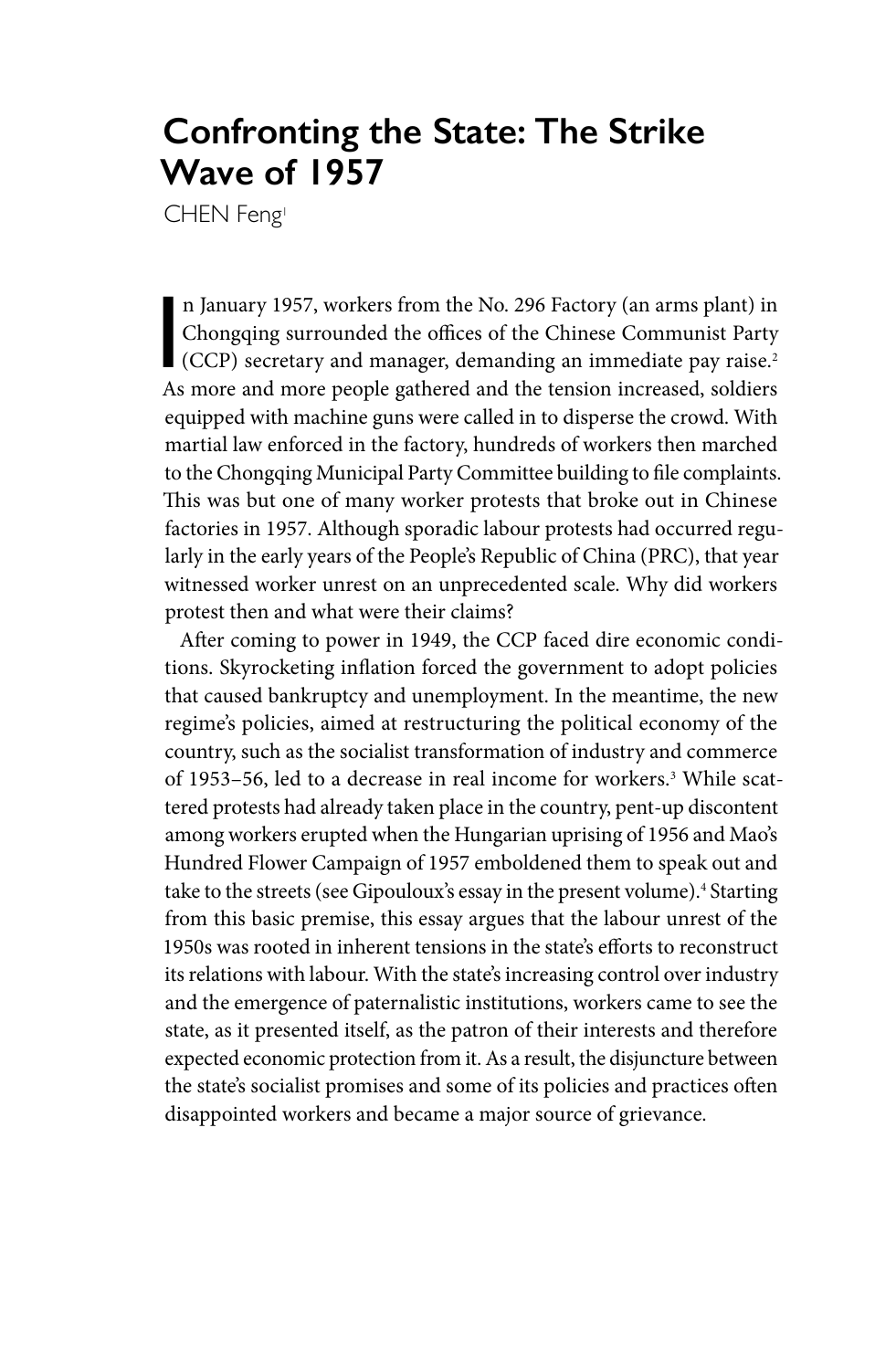#### Dilemmas

It was crucial for the CCP, as a party that claimed to be the 'vanguard of the working class' (工人阶级的先锋队), to ensure the support of urban workers because it was a political and ideological prerequisite for its legitimacy. As early as March 1949, before the CCP declared the founding of the PRC, Mao Zedong stated that the Party 'must rely wholeheartedly on the working class?<sup>5</sup> Yet, in its efforts to build relations with the working class, the new regime had to confront a profound quandary rooted in the tension between the state's heightened image as a workers' state and its actual practices, which were mostly concerned with policymaking and the daily performance of state actors and agencies down to the grassroots level. In particular, this essay identifies three dilemmas that reflect the inherent tension between the state's image and its practices.

First, the CCP's policies to reconstruct an economy in dire condition in the initial years of the PRC constrained the regime's capacity to deliver and satisfy workers' economic expectations. To fight hyperinflation in the early years after the takeover, the CCP enforced a series of austerity policies that resulted in extreme deflation, which, in turn, caused widespread bankruptcies and unemployment. In the same period, the CCP launched the Three-Anti Campaign (三反运动), which targeted Party bureaucrats (the three 'antis' being anti-corruption, anti-waste, and anti-bureaucracy), and Five-Anti Campaign (五反运动), which targeted private employers (the five 'antis' being anti-bribery, anti-theft of state property, anti-tax evasion, anti-cheating on government contracts, and anti-stealing state economic intelligence). This further depressed numerous factories and shops and caused massive layoffs. The Socialist Transformation (社会主义 改造) campaign that followed in 1953, with the aim of nationalising private businesses, created even more difficulties. The new government's inability to prevent wage cuts or stagnation exacerbated workers' resentment.

Second, when it began to run modern industry, the new regime faced conflicting goals. In the pursuit of industrialisation, it had to adapt to certain new managerial practices that were incompatible with the Party's ideological goals. As the government pressed for the fulfilment of production targets and increased industrial efficiency, some workers felt they were still oppressed. To explain labour unrest, as well as other social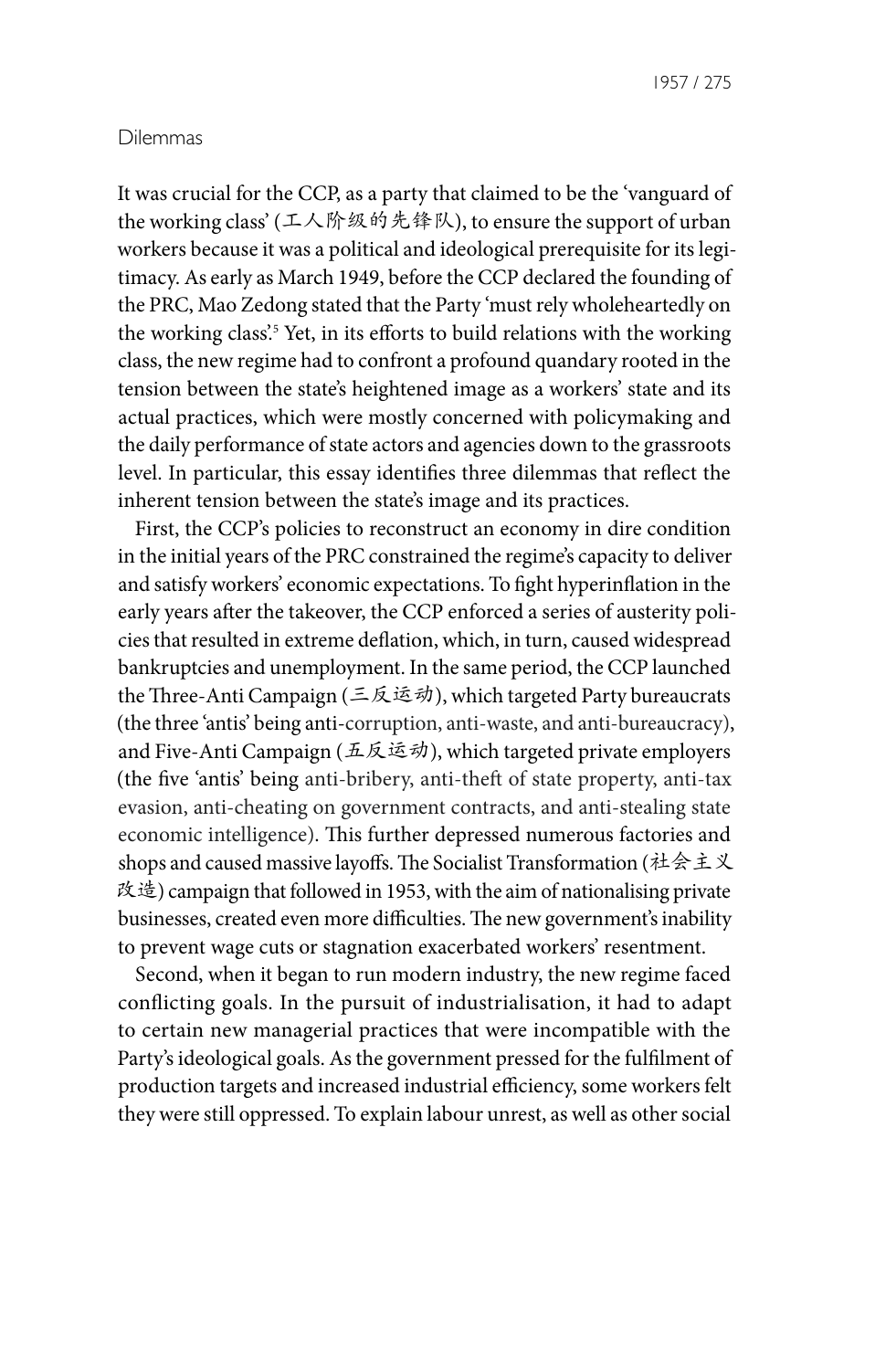protests in the 1950s, Mao and the CCP attributed it to the 'bureaucratism' (官僚主义) of state officials—a term that denoted the managerial style and practices that were considered to be opposed to socialist tenets such as equality and workers' participation in factory management.

Third, after taking over urban industry, the state began to establish a socialist factory system organised around 'work units' (单位). A substantial proportion of industrial workers benefited from the new system, which provided them with access to housing, education, and health care as well as lifetime employment.6 However, the new model did not provide a universal pact for all working people. It was applied only to permanent employees within state-owned enterprises. In the process of the regularisation and institutionalisation of the workforce, a large proportion of workers who were once hired on an informal and temporary basis were dismissed, their demands for formal employment denied. Most were forced to return to the villages from which they came; many more found themselves in limbo. Many protests in the 1950s were triggered by workers' resentment about being excluded.

These three dilemmas created a discrepancy between the new regime's socialist rhetoric and the harsh reality with which workers had to live, causing disappointment and disillusion. Thus, their complaints were framed in terms of unfulfilled promises explicitly directed at the Party and the State.

#### Wages

Wages and welfare benefits were inflammatory issues that ignited much labour unrest in this period. For instance, in February 1953, as a result of the enforcement of very strict criteria imposed by the Industrial Department of East China, wage reform in the Second Plant of the Shanghai Steel Company shattered workers' expectations of a wage increase.7 Angry workers surrounded the factory office, demanding an explanation from the Party secretary and director. The Party secretary showed them the document that proved that the criteria were actually set by the central government. However, the workers refused to believe this and claimed that they would write to Chairman Mao to clarify the matter. The protest turned nasty as workers discovered that their complaints could not be redressed. Similarly, in late 1956, workers' demands for a pay raise led to a series of strikes, work stoppages, and petitions in Tianjin. In one case, stevedores in the port city not only surrounded the port office, confronting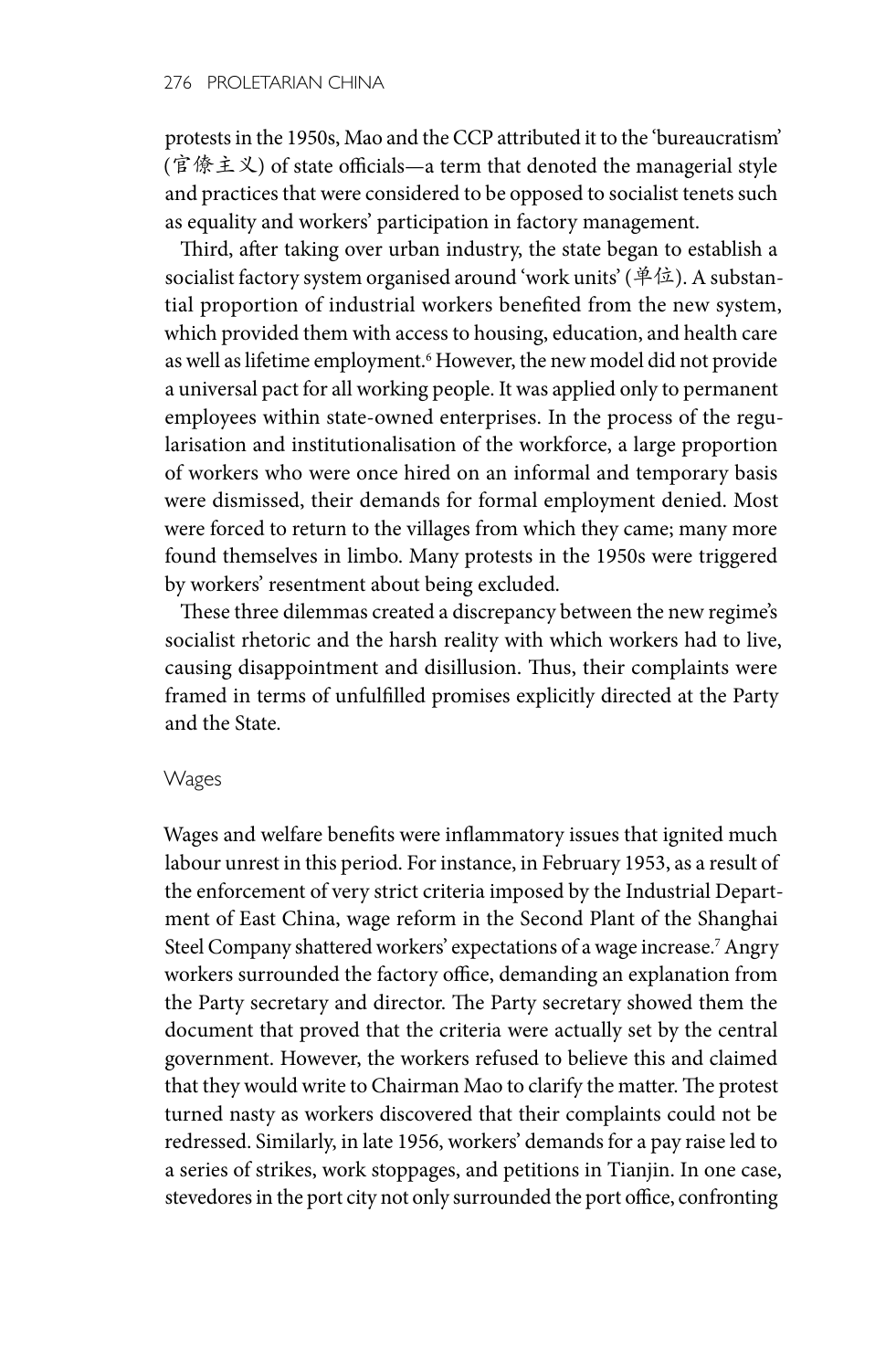1957 / 277

administrative and union cadres, but also twice sent representatives to the Labour Ministry and the All-China Federation of Trade Unions to complain about their low wages and economic hardship.8

The year 1957 saw a dramatic rise in the number of labour riots, particularly in Shanghai. In May and June, protests involving 27,000 workers broke out in 548 enterprises in the city; 94 percent of these protests (that is, 518 of 548) occurred in joint-ownership enterprises and 42 percent (230 of 548) were triggered by wage disputes, while an almost equal number (41 percent, or 229 of 548) were over welfare benefits.9 The *Internal Reference Report* described some cases. In one instance, on 19 May 1957, more than 600 workers from Xinfeng Textile Factory held a rally to demand the restoration of their wage rate, which had previously been reduced when the economy was in difficulty.<sup>10</sup> On the same day, more than 100 workers from Tianxiang Woollen Mill also gathered to demand the restoration of their wages to previous levels.11 These incidents show how the protests were motivated by workers' demands for their wages to be restored to the levels experienced before the socialist transformation. They were angry about wage reductions and questioned why their wages in the new society should be lower than they were before liberation.

#### Working Conditions and Management

Slack regulations and labour protection were another cause of workers' disappointment with the new regime, and were exacerbated by poor management. According to the *Internal Reference Report*, industrial accidents were common in many enterprises due to negligent and lax management (see also Wright's essay in the present volume). For instance, compared with the preceding year, the death rate in Hunan Province in 1954 increased by 225 percent, with most deaths caused by mine accidents.<sup>12</sup> The data also show that, in the first seven months of 1953, Shanghai saw an increase in the number of industrial accidents that resulted in death or injury—double that of the same period in the preceding year.13 In one factory, Shanghai First Steel Plant, there were 858 industrial injuries in 1952–53 alone. In total, the *Internal Reference Report* documented 722 industrial accidents in 1955–56, with more than 100 deaths.<sup>14</sup>

The reports mentioned above indicate that enterprise management was responsible for these industrial accidents. Although enterprises under the new socialist regime were not driven by profit and did not face market competition, they were under pressure to fulfil output targets set by the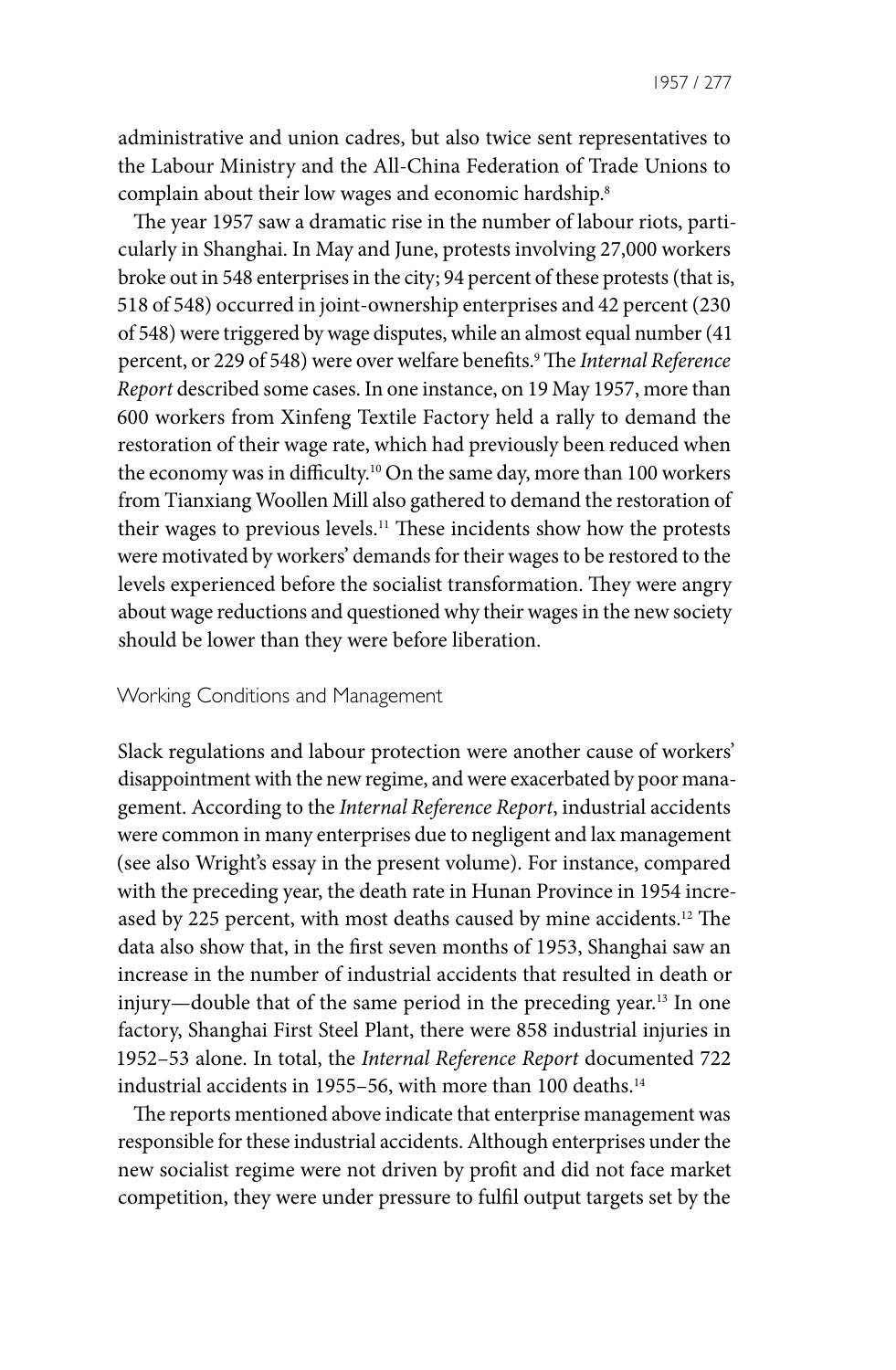bureaucracy. Particularly towards the end of the First Five-Year Plan (1953–57), enterprises were pushed hard to complete production tasks. Forced overtime and excessive and intensified workloads were widespread. Management paid scant attention to safety and labour protection, and this was a major cause of industrial accidents and injuries. For instance, a factory in Shandong Province with an annual profit of 1.2 million yuan spent only 3,000 yuan on labour protection equipment.<sup>15</sup> In that province, 42 percent of industrial accidents were caused by a lack of labour protection measures.16 Many enterprises and mines in Yunnan Province also failed to improve labour conditions or provide labour protection, and this caused many industrial injuries and occupational disease.17 Workers were forced to work extra shifts, and fatigue led to accidents. In Shenyang, it was also common for workers to be forced to work extra hours; even pregnant women and young mothers less than four months after giving birth were not exempted. Jiangsu Province witnessed a high death rate from industrial accidents and overwork.18 In Beijing, workers were asked to undertake additional hours, even on Sundays, as 'voluntary labour' (义务劳动).19 One manager from Anshan Steel Company in Liaoning Province forced fifty-three workers to work twenty-four hours nonstop, telling them: 'You can't go home before the job is done; otherwise, you'll be fired or your salary will be reduced.'<sup>20</sup> Workers from Shanghai Guanghua Machinery Factory complained that 'the enterprise and trade union only want us to produce, produce, and produce more; they do not care about anything else<sup>21</sup> Management commonly practised 'commandism' (命令 主义) and 'punishism' (惩罚主义) to deal with workers.<sup>22</sup>

## Exclusion

An employment system that divided workers into regular and temporary employees came to be implemented during the rebuilding of China's industry in the 1950s. Not only did the two categories of workers have different pay scales and benefits (such as medical insurance, pensions, and so on), but also, more importantly, one group was entitled to lifetime employment while the other was not. During the economic recovery, unskilled labourers—including peasants and demobilised soldiers—were hired in large numbers for numerous construction projects that required heavy manual work and in enterprises that needed extra hands to catch up with output targets. However, they were treated very differently in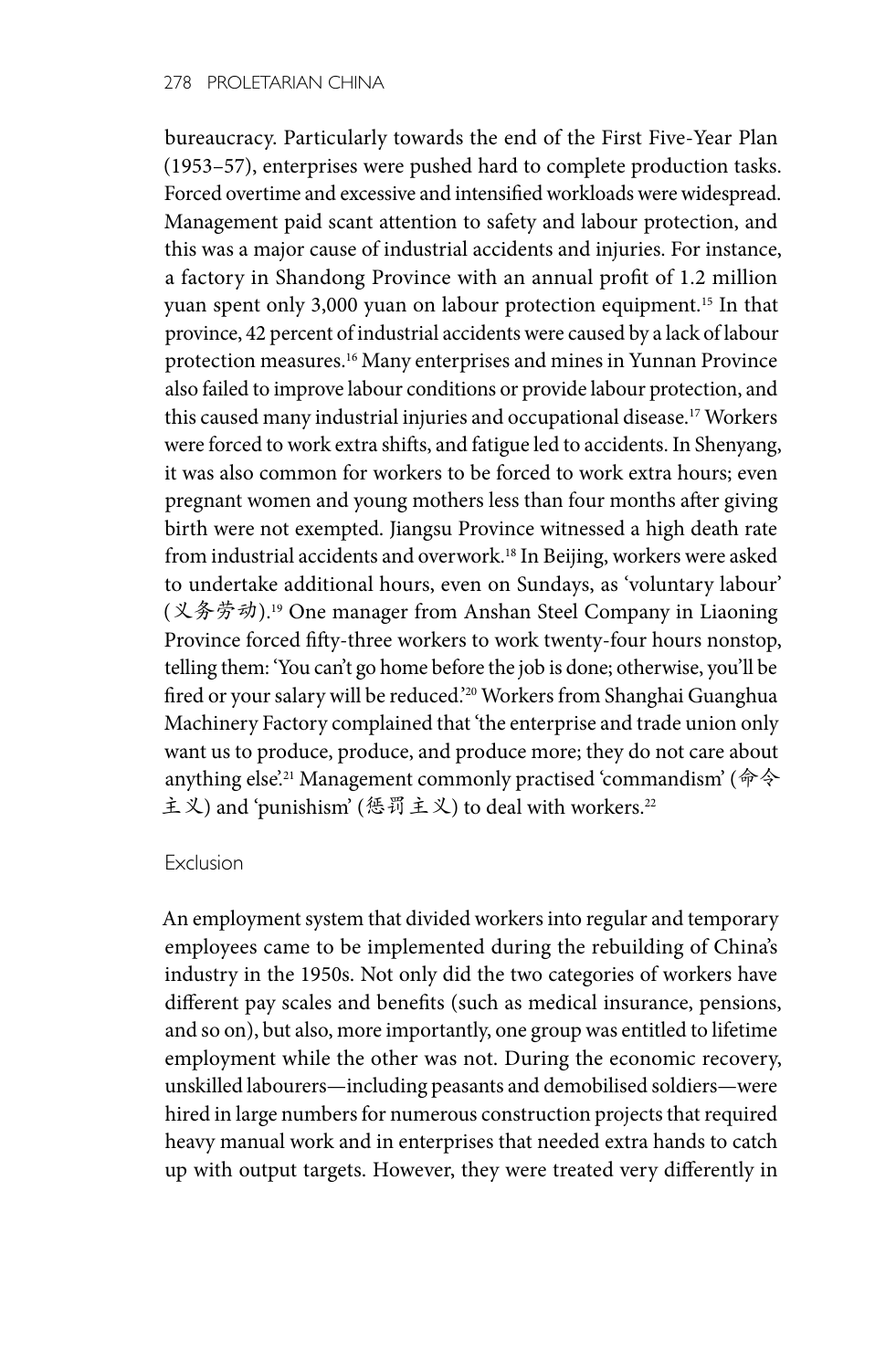terms of wages and benefits compared with regular workers. Thus, they demanded to be classified as regular workers.

For instance, in March 1957, the Wuhan Yangzi River Bridge Bureau decided to dismiss more than 100 temporary workers after the completion of several designated projects and send them back to their rural hometowns.<sup>23</sup> The meeting at which the decision was announced was instantly disrupted and thrown into chaos as angry workers shouted slogans and marched out of the venue. The workers expected to become regular workers as they were promised that they would be granted such status if they worked hard. They quickly held their own meeting and raised their demand to become regular employees and to 'stay with the bridge for good'. They organised a picket in the sheds where they were living to prevent cadres from entering and dividing the workers with private contracts. A deputy head from the provincial industrial bureau was sent to the site to handle the crisis. Although no promise was made to promote them to regular employees, these workers avoided immediate dismissal by being transferred to another construction site.

In the same year, 190 dockworkers in Wuxi started a hunger strike to demand their status be upgraded from temporary to regular workers.<sup>24</sup> They were afraid they might be laid off in the Increasing Production and Practising Frugality (增产节约) campaign, in which many temporary workers in the city had already been dismissed. Their action was quickly imitated by workers in several other districts, and eventually the whole city was affected. The workers made it clear that, if they did 'not kick [the cadres'] ass, the problem would not be solved'.

#### Workers in Action

The founding of the PRC brought 'liberation', which promised, among other things, a better life for the working class. The regime's socialist promises became a benchmark against which workers expressed their grievances. In Chongqing, protesting workers openly complained that the new government was 'no better than the old one' and 'the General Line [总路线] comes, we are unemployed'.25 In Suzhou, it was reported that workers grumbled that 'the Communist Party has come, but we still have to work like an ox and a horse, from morning to night, from the beginning of the year to its end' and asked: 'Does this mean that we are the masters of the country?'26 In Feng Feng Coal Mine in Hebei Province,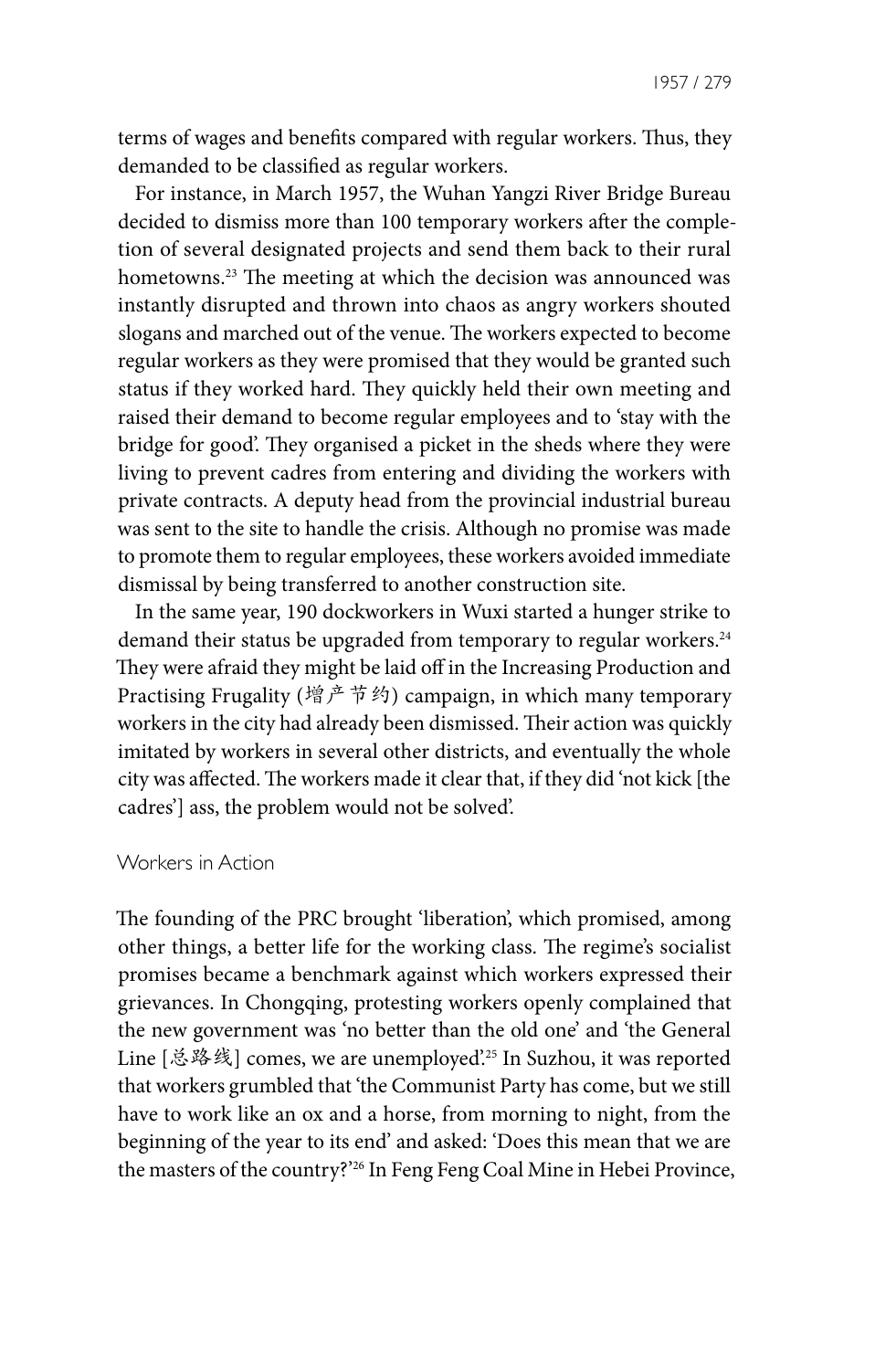as the management arbitrarily docked workers' wages, one older worker complained: 'I have been working here for over thirty years; I worked at the time of imperialism. Our current system is worse than that under imperialism.'<sup>27</sup> When the socialist transformation reduced the private sector, which led to layoffs, workers in Tianjin responded sarcastically that the policy was designed not to reform capitalists, but to reform workers.28 In July 1956, the *Internal Reference Report* carried a speech by a construction worker—a Party member and model worker—at a Party conference in Qingdao.<sup>29</sup> He described the dreadful lives of his fellow workers and complained that they were forced to work almost to their physical limits. In his speech, he expressed the hope that Chairman Mao and the higher-level Party organisation would send people to take a look at their situation.

Clearly, disgruntled workers attributed their grievances to the new regime and blamed it for its failure to fulfil its socialist promises. The official rhetoric was not only a source of disillusionment among the working class; they also used it to criticise the regime. Workers' protests were often framed in terms of 'anti-bureaucratism' (反官僚主义) and even 'democracy' (民主). In March 1957, a protest broke out in No. 116 Factory in Henan as a result of the mishandling of the job assignments of more than 300 newly recruited apprentices.<sup>30</sup> When municipal officials stood by the factory cadres, the workers criticised this as 'bureaucrats shielding one another' (官官相护). In some other factories, in Shanghai, protesting workers distributed flyers that called for 'democracy and equality' (民主 和平等). When they were detained by police, they claimed the police's actions were against the Constitution.

The scale and methods of action varied. In one case, 4,000 workers from the Northwest Construction Company rioted in May 1953; in another, 3,000 workers were engaged in making collective petitions in Chongqing in June 1956.31 Most of the cases reported by the *Internal Reference Report* involved a few hundred people. In Shanghai, the scale of worker action was registered by the fact that about 27,000 workers participated in protests in May and June 1957.<sup>32</sup> Workers also used collective petitioning to articulate their grievances. Of sixty-one incidents in Shanghai reported in the *Internal Reference Report* of 28 September 1957, twenty-three involved collective petitioning. Moreover, the report also noted that, by the end of 1955, nineteen 'illegal organisations' (非法组织) had been formed by unemployed and itinerant construction workers in the city, with a membership ranging from twenty to two hundred.<sup>33</sup> These orga-